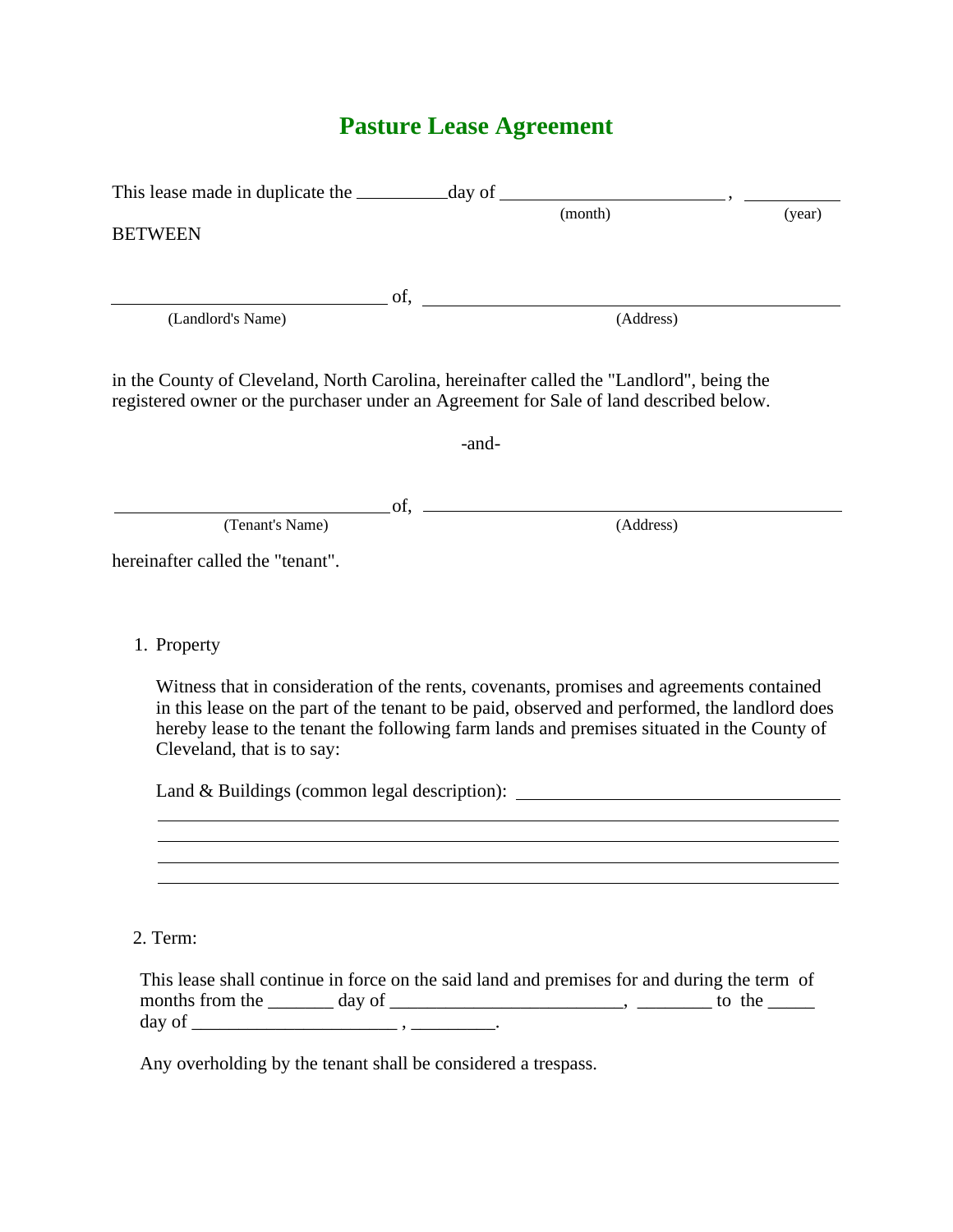3. Rental:

 a) The tenant will pay to the landlord the monthly cash rental of \$\_\_\_\_\_\_\_\_\_ per animal unit pastured on the land each month during the term of this agreement for the use of the said land during the term of the agreement.

 b) The tenant will pay the landlord the yearly cash rental of \$\_\_\_\_\_\_\_\_\_\_ per acre during the term of this agreement for the use of the said land during the agreement.

c) Rental fee is to be paid as follows:

4. The terms "landlord" and "tenant" shall include their heirs, executors, administrators, successors and assigns in the singular or plural number and feminine or masculine gender when the context or the parties so require and all the covenants shall be construed as being joint and several.

5. The tenant shall use the said land for the pasturing of livestock of which (s)he is the owner or to which (s)he has a right of possession and, except as herein otherwise provided, for no other purpose or purposes whatsoever.

6. The tenant shall not, without the consent of the landlord in writing, authorize or permit the said land to be used for the pasturing of livestock owned by any other person or for any other purpose by any other person or persons and any consent so given shall expire on the last day of the calendar year during which it is given unless the contrary is expressed therein.

7. a) The tenant shall not cause or permit the said land or any part to be grazed in such a manner or to such extent as to impair the normal reproduction of the vegetation thereon.

b) The landlord may, if (s)he considers that the land is overgrazed, by notice in writing to the tenant, require that the number of livestock be maintained thereon be reduced to such numbers and for such periods as she shall consider fit and proper.

8. The tenant has no rights to sand, gravel, or clay, except for his/her own use, and (s)he has no right whatsoever to valuable stone or other such substances existing on or under the surface of the said land.

9. The tenant will not change the natural course of any waterways on the said land or cut down trees growing upon the land nor will (s)he permit any other person to do so, without written consent of the landlord.

10. If the tenant fulfils the terms and conditions of this agreement (s)he shall and may peaceably possess and enjoy the said land for the said term, without any interruption or disturbance from the landlord or any representative of the landlord.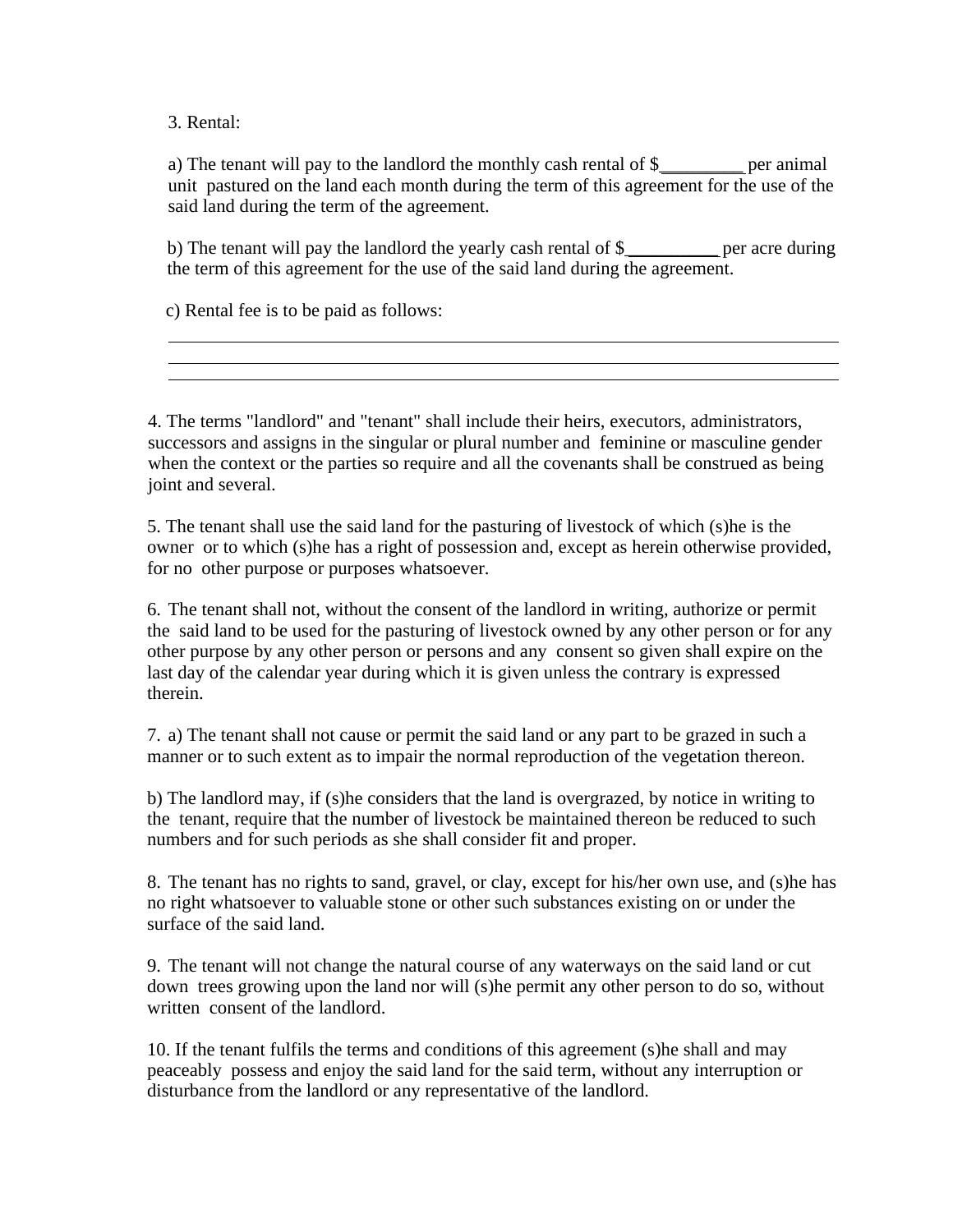11. The landlord or a representative of the landlord has the right at all reasonable times to attend and inspect the said property. The landlord reserves the right of entry and exit over and upon the land in this agreement to use any land and buildings expressly excluded from this agreement.

12. If either party shall fail in any respect to carry out any of the provisions of this lease agreement, the other may have the same done and the costs shall be paid by the party failing to carry out the said provisions.

13. Taxes: Unless otherwise agreed upon, the payment of all taxes of the land indicated in this lease shall be paid by the landlord.

14. Improvements and Seeding: The tenant shall not make major improvements other than what is considered normal repair and maintenance, to the leased land or any other assets identified in this agreement, without written permission of the landlord. Major improvements, which without restricting the generality of the term shall include: water development, erosion control, fencing and building construction, clearing, breaking, and seeding to pasture and hayland. Such consent shall be attached to and form part of the lease agreement. Division of the costs of any improvement shall be mutually determined and agreed upon by the landlord and tenant as follows:

<u> 1989 - Johann Stoff, amerikansk politiker (\* 1908)</u>

<u> 1989 - Johann Stoff, amerikansk politiker (d. 1989)</u>

and the control of the control of the control of the control of the control of the control of the control of the

15. Repair of Buildings, Fences, and Improvements:

Responsibility for normal maintenance and repair to buildings, fences, water supply and improvements shall be as follows:

Tenant's Responsibility (list items):

Landlord's Responsibility (list items):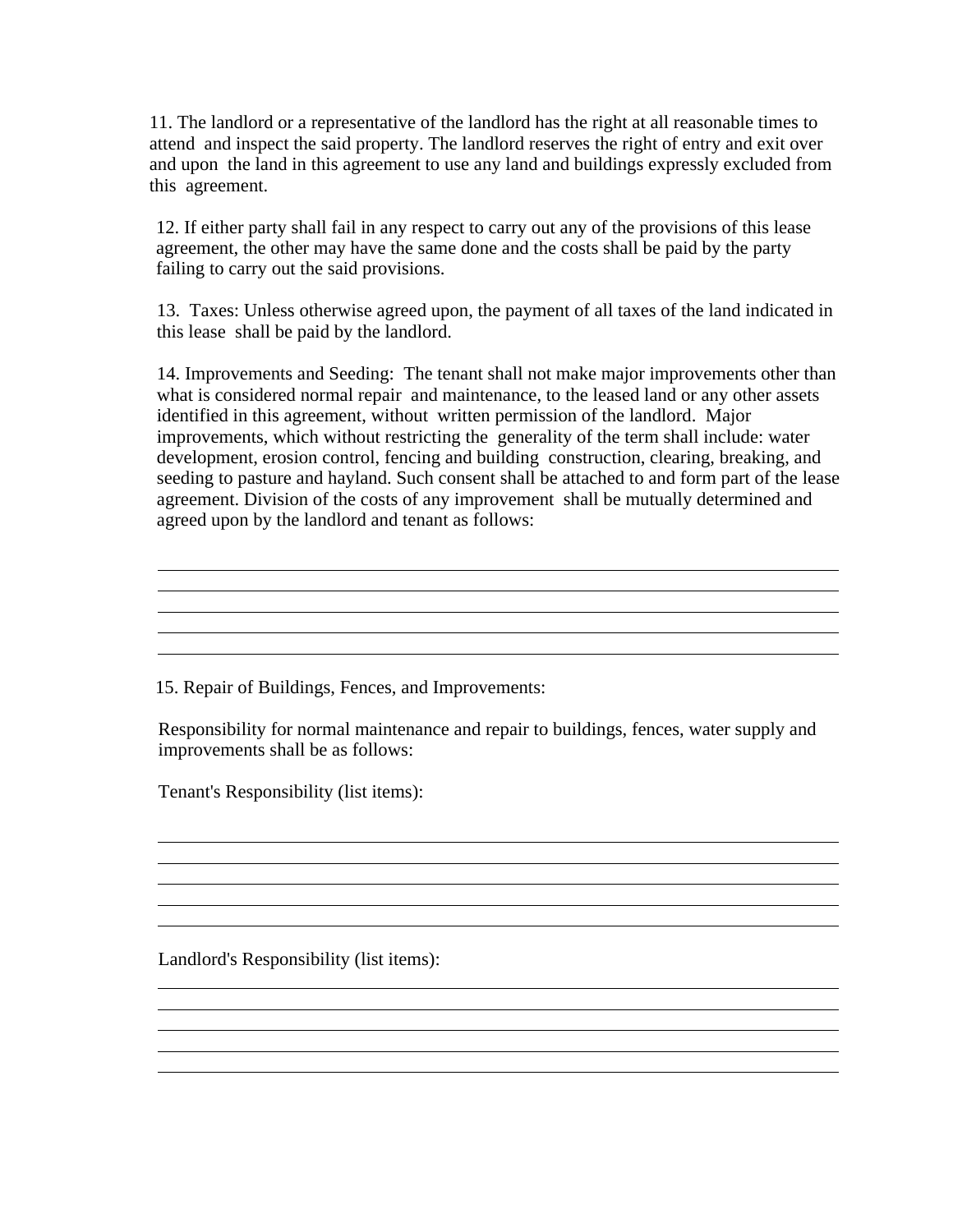### 16. Insurance:

Insurance on all leased buildings in this agreement shall be the responsibility of the landlord. The tenant is free to make his/her own arrangements regarding livestock insurance and in so doing shall absorb the total cost of coverage and receive all the benefits.

# 17. Subletting:

The tenant shall not sublet, or assign this lease or any part thereof, or any interest therein without obtaining the written consent of the landlord to the sublease or assignment.

## 18. Renewal:

The term of this lease may be extended by mutual agreement between the landlord and tenant for a further period upon the same terms and conditions as contained herein, except as otherwise agreed in writing by the parties executing a renewal statement.

19. Default in Payments:

When the tenant does not make payment of the rental in accordance with the terms and conditions of this lease agreement, the current year's rental and any further payments owing for that year shall become due and payable immediately, and the landlord may again repossess and enjoy the said land as if this agreement had not been executed.

When the rent payable is in arrears, the landlord or a person authorized in writing by the landlord may enter upon the rented land and seize any goods, chattels, and crop whether standing or harvested for the rent or any amount in arrears and may sell the same. The landlord may use any other means under the law of recovering any rent payable under this agreement.

20. Utilities, roads, and right-of-ways:

In the event that a new installation such as road, powerline, pipeline, or railway is erected upon the said land, the landlord and tenant shall renegotiate the terms of this agreement by mutual agreement. If mutual agreement can not be obtained it shall be submitted to arbitration. The arbitrator shall make a decision(s) within three weeks from the date of his appointment.

### 21. Termination:

The landlord and tenant may mutually agree to terminate this lease at any time.